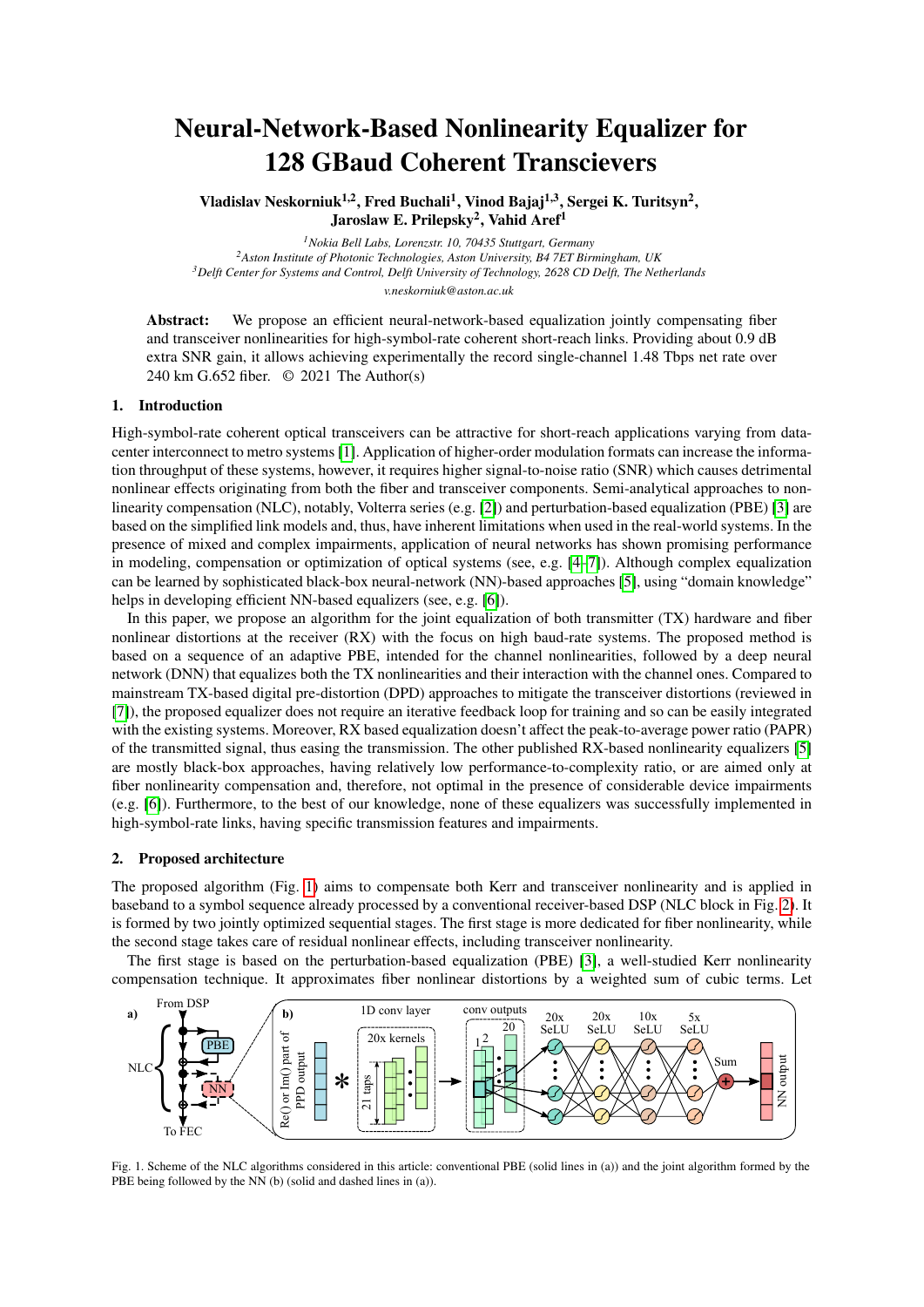

<span id="page-1-0"></span>Fig. 2. Experimental setup of the studied transmission system. The detailed description of the setup is given in [\[1\]](#page-2-0).

 $U_k = u_{h/v} (t_0 + kT)$  be the *k*-th adjacent symbol of  $u_{h/v} (t_0)$  in the received symbol sequence of the filtered horizontal (*h*) or vertical (*v*) polarization. *T* denotes the symbol period. For a given symbol  $u_{h/v}(t_0)$ , the PBE computes the perturbative correction  $\Delta u_{h/v}(t_0) = \sum_{m,n} C_{m,n}(U_m U_{m+n}^* U_n)$  with the trained coefficients  $C_{m,n} \in \mathbb{C}$ . Here, m and *n* represent the symbol indices with respect to the symbol of interest  $U_0$ . The number of terms makes a tradeoff between performance and complexity. Following the analytical insights in [\[3\]](#page-2-2) and trying various ranges of *m* and *n* on experimental data, we constrained  $|m| \leq 30$ ,  $|n| \leq min\{48/|m|, 30\}$ , resulting in 434 terms. Note that the conventional PBE [\[3\]](#page-2-2) also considers cross-polarization correction terms. However, we neglected them as they brought no significant performance gain on our experimental data.

While the first stage is based on analytical perturbative models, the second stage is a hand-crafted neural network (NN) (Fig. 1b). Inspired by the NN in [\[7\]](#page-2-4), it aims to compensate both transceiver impairments and the residual nonlinear effects of the channel. The NN has 5 layers. The first layer is a uni-dimensional (1D) convolution with  $20\times$  kernels of 21 taps each and the nonlinear activation function of scaled exponential linear unit (SeLU) [\[8\]](#page-2-7). It is followed by 3 dense layers of size 20, 10, and 5 units with SeLU activations too. The output layer is a simple linear one. Like in [\[7\]](#page-2-4), we added a bypass connection between input and output layers improving the total performance.

Each in-phase (I) or quadrature-phase (Q) tributary of a signal polarization uses a separately trained equalizer, resulting in four equalizers for a dual-polarized (DP) signal. Each equalizer was trained in two steps to improve the convergence. First, both stages, i.e., PBE and NN, were trained independently by minimizing the mean-squared er-ror (MSE) loss using ordinary least-squares and Adam [\[9\]](#page-2-8) (with a mini-batch size of 10<sup>3</sup>) optimizers, respectively. Next, both stages were connected in series and jointly optimized by the same Adam algorithm.

#### 3. Experimental setup

We considered a single-channel dual-polarized (DP) transmission at 128 Gbaud using either a probabilistically shaped (PCS)-256QAM or uniform 64QAM signal. The PCS-256QAM format was shaped with Maxwell-Boltzmann distribution of entropy 7.5 bits/symbol. The experimental setup is shown in Fig. [2.](#page-1-0) We briefly explain the setup and refer the readers for further details to [\[1\]](#page-2-0), where the same setup was used. After applying a linear preemphasis filter, the signal is loaded to the DACs operating at 128 GSa/s with an effective number of bits (ENOB) of 4 at 64 GHz and 24 GHz 3-dB bandwidth. The 'I' and 'Q' tributary channels from the DACs are amplified using driver amplifiers (DAs) and fed to a single-polarization IQ-modulator. The DAs and the modulator have 60 GHz and 41 GHz 3dB-bandwidths, respectively. A polarization multiplexing emulator (PME) generates a DP signal by split and add with  $\approx$  54 ns delay. This DP signal is then amplified by an erbium-doped fiber amplifier (EDFA) and filtered using a Finisar wave-shaper to flatten the optical spectrum. We considered the transmission over 3 spans of 80 km G.652 standard single mode fiber (SSMF) with each span followed by an EDFA.

At the receiver, the optical signal was amplified, filtered, and applied to an optical 90°-hybrid followed by balanced photodiodes (BPDs) of 100 GHz bandwidth. An 80 GHz real-time oscilloscope (RTO) samples and acquires the four resulting waveforms at 256 GSa/s. The DSP was applied offline including the DSP blocks of chromaticdispersion compensation,  $2\times2$  MIMO polarization demultiplexing, and data-aided carrier phase recovery. The residual signal distortions are then compensated by a real valued 4x4 MIMO equalizer.

#### 4. Performance assessment

We compared the performance of the proposed NN-based equalizer (joint NLC) with the two other cases: when PBE is applied after the linear RX-DSP (PBE only) and the benchmark case with no NLC being applied after linear RX-DSP (Linear DSP). Two random sequences of 500k PCS-256QAM and uniform 64QAM symbols were independently generated, transmitted, and processed by the RX-DSP to generate the training and testing datasets. PCG64 [\[10\]](#page-2-9) was used as a pseudorandom number generator. We transmitted these sequences at different power levels to find the optimal ones for the considered algorithms.

Fig. [3](#page-2-10) shows the resulting performance. We can see that applying PBE only led to a small SNR gain  $\approx 0.1$  dB. Nonetheless, PBE gain was higher for larger launch powers, where the fiber behaves more nonlinear. By applying the joint NLC, the SNR gain was increased considerably to 0.94 dB and 1 dB for PCS-256QAM and 64QAM, respectively. We attribute the difference in gain between PBE and the joint equalizer to the following facts: (i) in short-reach transmission data is more contaminated from transceiver impairments than fiber nonlinearity [\[11\]](#page-2-11). This